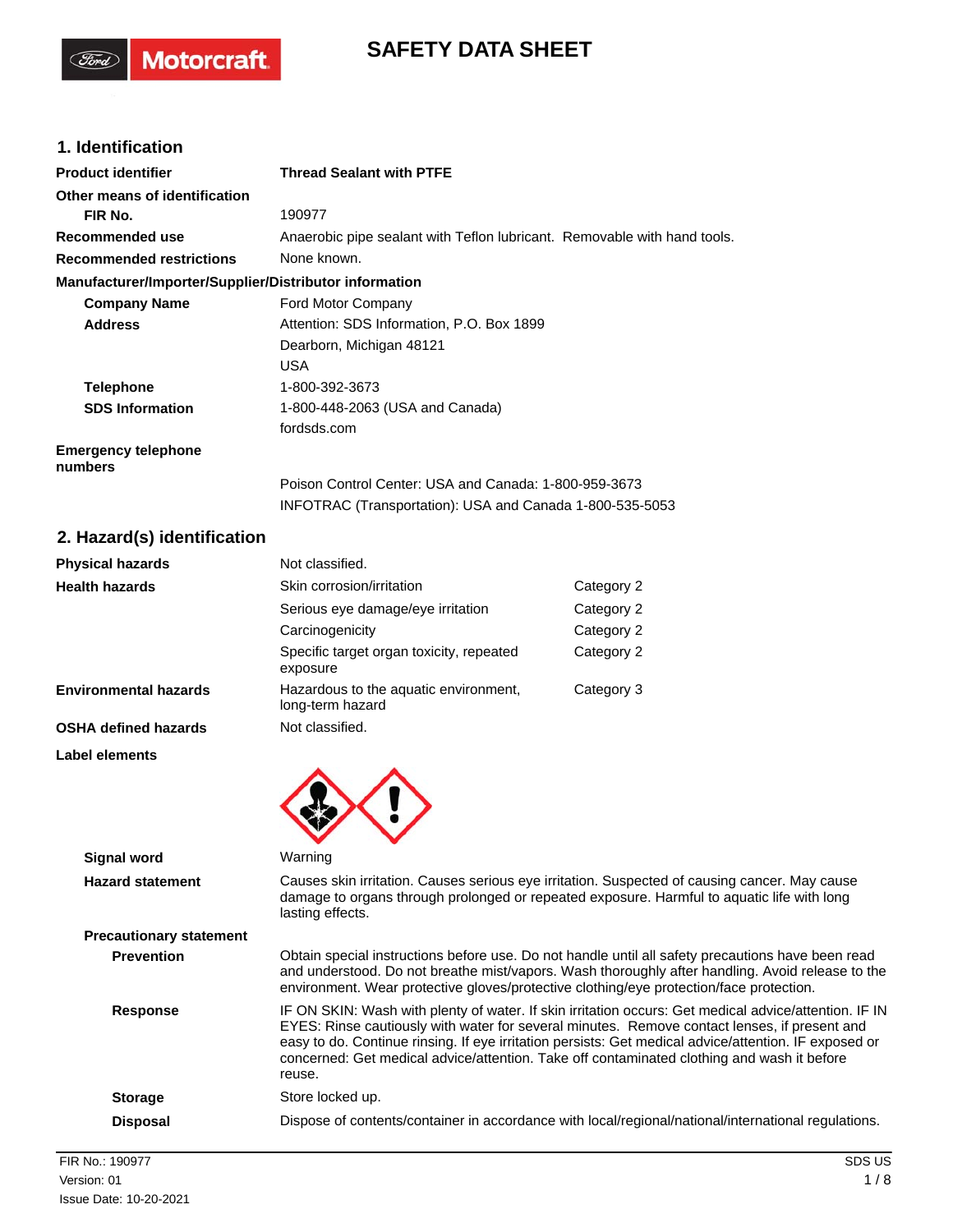# **3. Composition/information on ingredients**

**Mixtures**

| <b>Chemical name</b>                          | Common name and synonyms | <b>CAS number</b> | %         |
|-----------------------------------------------|--------------------------|-------------------|-----------|
| POLYETHYLENE GLYCOL<br><b>DIMETHACRYLATE</b>  |                          | 25852-47-5        | $40 - 49$ |
| .ALPHAALPHA.-DIMETHYLBENZ<br>YL HYDROPEROXIDE |                          | 80-15-9           | 1 - 4     |
| TITANIUM DIOXIDE                              |                          | 13463-67-7        | 0.72      |
| <b>CUMENE</b>                                 |                          | $98 - 82 - 8$     | 0.21      |

Specific chemical identity and/or exact percentage (concentration) of composition has been withheld as a trade secret.

#### **4. First-aid measures Inhalation** Move to fresh air. Call a physician if symptoms develop or persist. Remove contaminated clothing. Wash with plenty of soap and water. If skin irritation occurs: Get medical advice/attention. Wash contaminated clothing before reuse. **Skin contact** Immediately flush eyes with plenty of water for at least 15 minutes. Remove contact lenses, if present and easy to do. Continue rinsing. Get medical attention if irritation develops and persists. **Eye contact Ingestion Rinse mouth. Get medical attention if symptoms occur.** Severe eye irritation. Symptoms may include stinging, tearing, redness, swelling, and blurred vision. Skin irritation. May cause redness and pain. Prolonged exposure may cause chronic effects. **Most important symptoms/effects, acute and delayed** Provide general supportive measures and treat symptomatically. Keep victim under observation. Symptoms may be delayed. **Indication of immediate medical attention and special treatment needed** IF exposed or concerned: Get medical advice/attention. If you feel unwell, seek medical advice (show the label where possible). Ensure that medical personnel are aware of the material(s) involved, and take precautions to protect themselves. **General information 5. Fire-fighting measures Suitable extinguishing media** Water fog. Foam. Dry chemical powder. Carbon dioxide (CO2). **Unsuitable extinguishing** Do not use water jet as an extinguisher, as this will spread the fire. **media** During fire, gases hazardous to health may be formed. Upon decomposition, this product emits carbon monoxide, carbon dioxide and/or low molecular weight hydrocarbons. **Specific hazards arising from the chemical Special protective equipment** Self-contained breathing apparatus and full protective clothing must be worn in case of fire. **and precautions for firefighters Fire fighting** Move containers from fire area if you can do so without risk. **equipment/instructions Specific methods** Use standard firefighting procedures and consider the hazards of other involved materials.

General fire hazards **No unusual fire or explosion hazards noted.** 

#### **6. Accidental release measures**

Avoid contact with eyes, skin, and clothing. Do not breathe mist/vapors. Ensure adequate ventilation. Do not touch damaged containers or spilled material unless wearing appropriate protective clothing. Keep people away from and upwind of spill/leak. Keep unnecessary personnel away. Local authorities should be advised if significant spillages cannot be contained. Wear appropriate protective equipment and clothing during clean-up. For personal protection, see section 8 of the SDS. **Personal precautions, protective equipment and emergency procedures**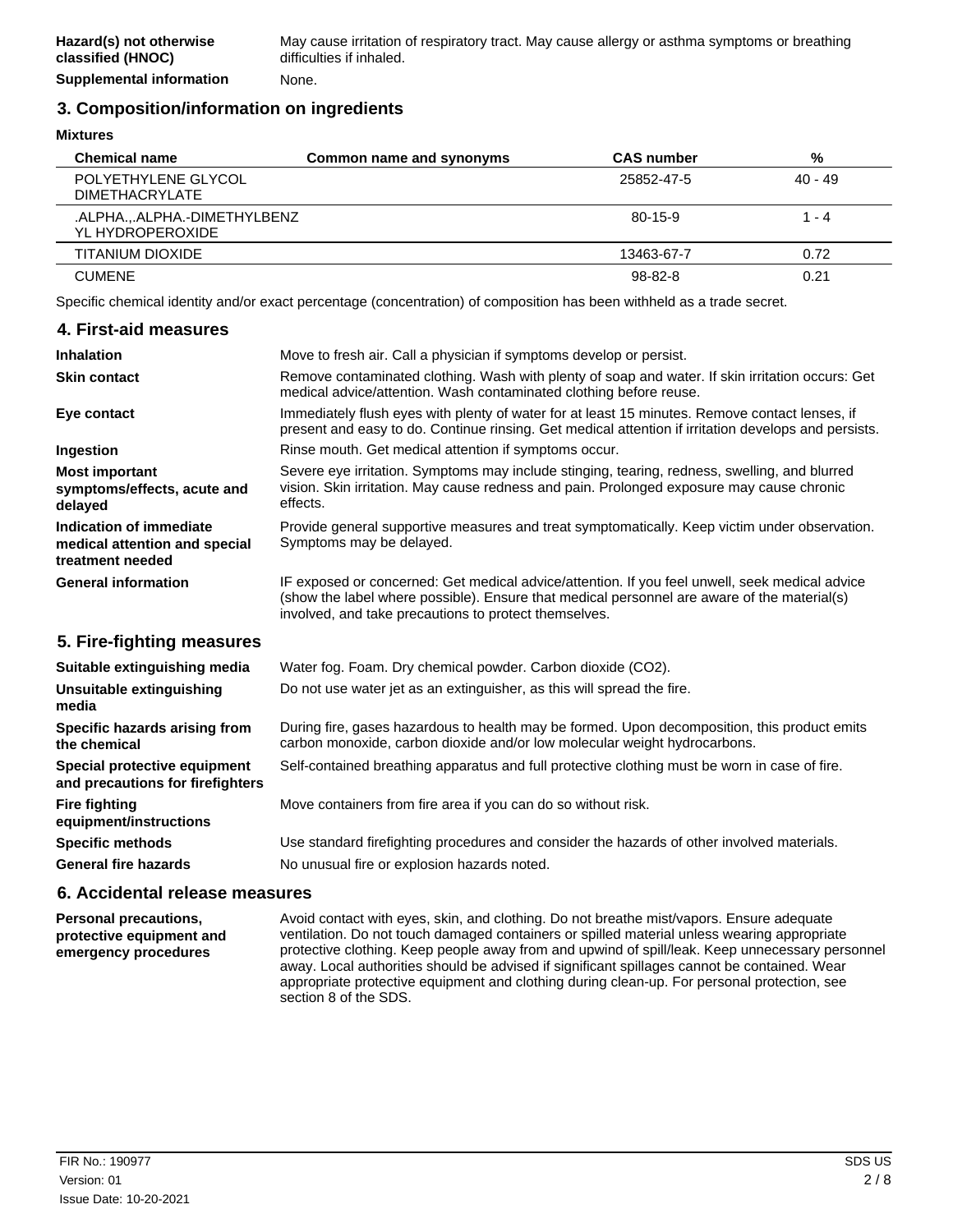| <b>Methods and materials for</b>                                | Prevent product from entering drains.                                                                                                                                                                                                                                                                                                                                                                                                                                                            |  |
|-----------------------------------------------------------------|--------------------------------------------------------------------------------------------------------------------------------------------------------------------------------------------------------------------------------------------------------------------------------------------------------------------------------------------------------------------------------------------------------------------------------------------------------------------------------------------------|--|
| containment and cleaning up                                     | Large Spills: Stop the flow of material, if this is without risk. Dike the spilled material, where this is<br>possible. Absorb in vermiculite, dry sand or earth and place into containers. Following product<br>recovery, flush area with water.                                                                                                                                                                                                                                                |  |
|                                                                 | Small Spills: Wipe up with absorbent material (e.g. cloth, fleece). Clean surface thoroughly to<br>remove residual contamination.                                                                                                                                                                                                                                                                                                                                                                |  |
|                                                                 | Never return spills to original containers for re-use. Put material in suitable, covered, labeled<br>containers. For waste disposal, see section 13 of the SDS.                                                                                                                                                                                                                                                                                                                                  |  |
| <b>Environmental precautions</b>                                | Avoid release to the environment. Inform appropriate managerial or supervisory personnel of all<br>environmental releases. Prevent further leakage or spillage if safe to do so. Avoid discharge into<br>drains, water courses or onto the ground.                                                                                                                                                                                                                                               |  |
| 7. Handling and storage                                         |                                                                                                                                                                                                                                                                                                                                                                                                                                                                                                  |  |
| <b>Precautions for safe handling</b>                            | Obtain special instructions before use. Do not handle until all safety precautions have been read<br>and understood. Avoid contact with eyes, skin, and clothing. Do not breathe mist/vapors. Avoid<br>prolonged exposure. Provide adequate ventilation. Should be handled in closed systems, if<br>possible. Avoid release to the environment. Observe good industrial hygiene practices. Wear<br>appropriate personal protective equipment. For personal protection, see Section 8 of the SDS. |  |
| Conditions for safe storage,<br>including any incompatibilities | Store locked up. Store in tightly closed container. Store away from incompatible materials (see<br>Section 10 of the SDS).                                                                                                                                                                                                                                                                                                                                                                       |  |

# **8. Exposure controls/personal protection**

#### **Occupational exposure limits**

The following constituents are the only constituents of the product which have a PEL, TLV or other recommended exposure limit. At this time, the other constituents have no known exposure limits.

#### **US. OSHA Table Z-1 Limits for Air Contaminants (29 CFR 1910.1000)**

| <b>Components</b>                                                            | <b>Type</b> | Value        | Form                 |
|------------------------------------------------------------------------------|-------------|--------------|----------------------|
| <b>CUMENE (CAS 98-82-8)</b>                                                  | PEL         | 245 mg/m3    |                      |
|                                                                              |             | 50 ppm       |                      |
| TITANIUM DIOXIDE (CAS<br>13463-67-7)                                         | PEL         | 15 mg/m3     | Total dust.          |
| US. OSHA Table Z-3 (29 CFR 1910.1000)                                        |             |              |                      |
| <b>Components</b>                                                            | <b>Type</b> | Value        | <b>Form</b>          |
| TITANIUM DIOXIDE (CAS<br>13463-67-7)                                         | <b>TWA</b>  | $5$ mg/m $3$ | Respirable fraction. |
|                                                                              |             | 15 mg/m3     | Total dust.          |
|                                                                              |             | 50 mppcf     | Total dust.          |
|                                                                              |             | 15 mppcf     | Respirable fraction. |
| <b>US. ACGIH Threshold Limit Values</b>                                      |             |              |                      |
| <b>Components</b>                                                            | <b>Type</b> | Value        |                      |
| <b>CUMENE (CAS 98-82-8)</b>                                                  | <b>TWA</b>  | 50 ppm       |                      |
| TITANIUM DIOXIDE (CAS<br>13463-67-7)                                         | <b>TWA</b>  | 10 mg/m3     |                      |
| US. NIOSH: Pocket Guide to Chemical Hazards                                  |             |              |                      |
| <b>Components</b>                                                            | <b>Type</b> | Value        |                      |
| <b>CUMENE (CAS 98-82-8)</b>                                                  | <b>TWA</b>  | 245 mg/m3    |                      |
|                                                                              |             | 50 ppm       |                      |
| US. Workplace Environmental Exposure Level (WEEL) Guides                     |             |              |                      |
| <b>Components</b>                                                            | <b>Type</b> | Value        |                      |
| .ALPHA.,.ALPHA.-DIMETH<br>YLBENZYL<br><b>HYDROPEROXIDE (CAS</b><br>$80-15-9$ | <b>TWA</b>  | $6$ mg/m $3$ |                      |
|                                                                              |             | 1 ppm        |                      |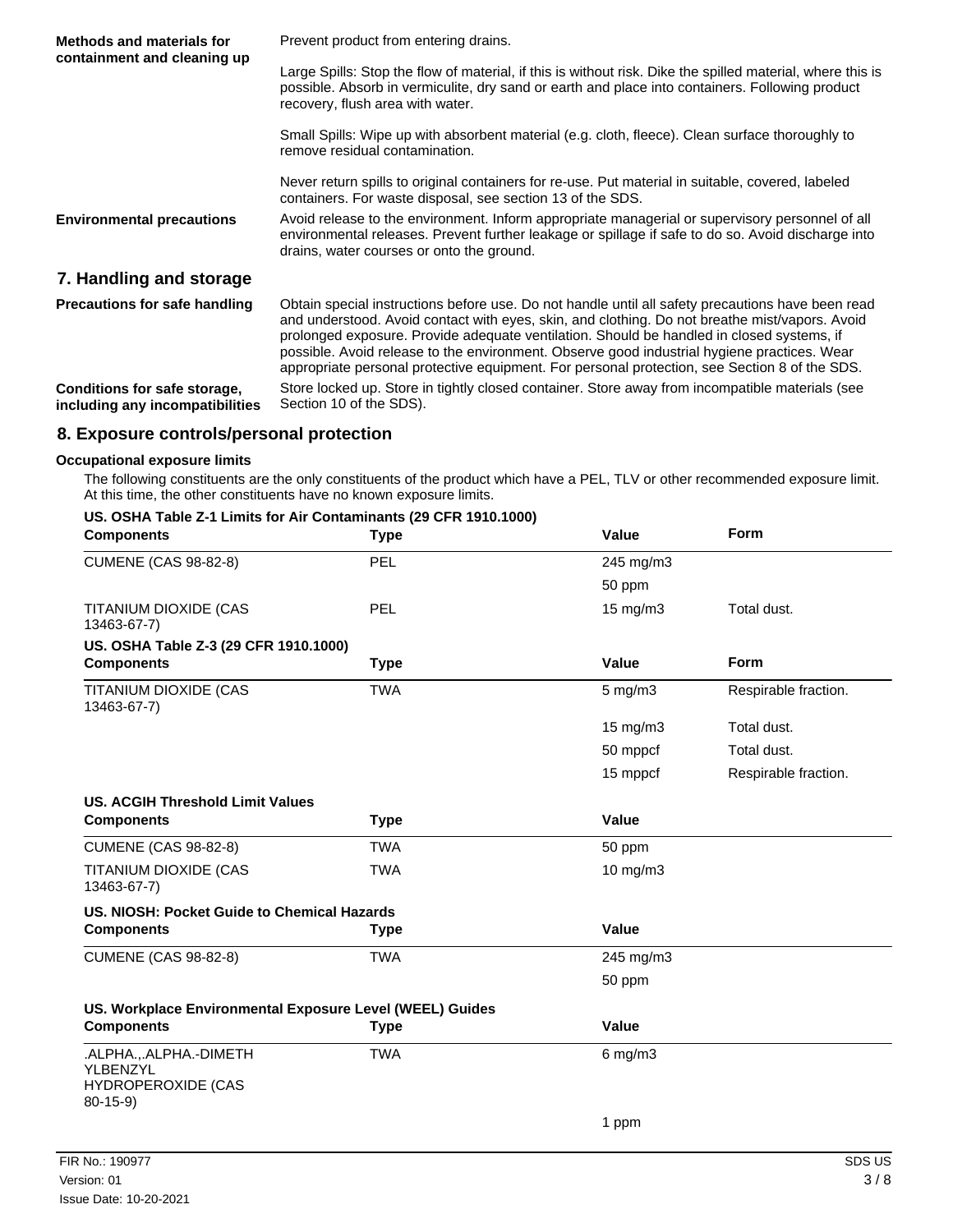| <b>Biological limit values</b>                                        | No biological exposure limits noted for the ingredient(s).        |                                                                                                                                                                                                                                                                                                                                                          |
|-----------------------------------------------------------------------|-------------------------------------------------------------------|----------------------------------------------------------------------------------------------------------------------------------------------------------------------------------------------------------------------------------------------------------------------------------------------------------------------------------------------------------|
| <b>Exposure guidelines</b>                                            |                                                                   |                                                                                                                                                                                                                                                                                                                                                          |
| US - California OELs: Skin designation                                |                                                                   |                                                                                                                                                                                                                                                                                                                                                          |
| <b>CUMENE (CAS 98-82-8)</b>                                           |                                                                   | Can be absorbed through the skin.                                                                                                                                                                                                                                                                                                                        |
| US - Minnesota Haz Subs: Skin designation applies                     |                                                                   |                                                                                                                                                                                                                                                                                                                                                          |
| <b>CUMENE (CAS 98-82-8)</b>                                           |                                                                   | Skin designation applies.                                                                                                                                                                                                                                                                                                                                |
| US - Tennessee OELs: Skin designation                                 |                                                                   |                                                                                                                                                                                                                                                                                                                                                          |
| <b>CUMENE (CAS 98-82-8)</b>                                           |                                                                   | Can be absorbed through the skin.                                                                                                                                                                                                                                                                                                                        |
|                                                                       | US NIOSH Pocket Guide to Chemical Hazards: Skin designation       |                                                                                                                                                                                                                                                                                                                                                          |
| <b>CUMENE (CAS 98-82-8)</b>                                           |                                                                   | Can be absorbed through the skin.                                                                                                                                                                                                                                                                                                                        |
| <b>US WEEL Guides: Skin designation</b>                               |                                                                   |                                                                                                                                                                                                                                                                                                                                                          |
| .ALPHA.,.ALPHA.-DIMETHYLBENZYL<br>HYDROPEROXIDE (CAS 80-15-9)         |                                                                   | Can be absorbed through the skin.                                                                                                                                                                                                                                                                                                                        |
|                                                                       | US. OSHA Table Z-1 Limits for Air Contaminants (29 CFR 1910.1000) |                                                                                                                                                                                                                                                                                                                                                          |
| <b>CUMENE (CAS 98-82-8)</b>                                           |                                                                   | Can be absorbed through the skin.                                                                                                                                                                                                                                                                                                                        |
| Appropriate engineering                                               |                                                                   | Provide eyewash station and safety shower. Use adequate ventilation to control airborne                                                                                                                                                                                                                                                                  |
| controls                                                              |                                                                   | concentrations below the exposure limits/guidelines. If user operations generate a vapor, dust<br>and/or mist, use process enclosure, appropriate local exhaust ventilation, or other engineering<br>controls to control airborne levels below the recommended exposure limits/guidelines.                                                               |
| Individual protection measures, such as personal protective equipment |                                                                   |                                                                                                                                                                                                                                                                                                                                                          |
| <b>Eye/face protection</b>                                            | Wear safety glasses with side shields (or goggles).               |                                                                                                                                                                                                                                                                                                                                                          |
| <b>Skin protection</b>                                                |                                                                   |                                                                                                                                                                                                                                                                                                                                                          |
| <b>Hand protection</b>                                                |                                                                   | Suitable chemical protective gloves should be worn when the potential exists for skin exposure.<br>The choice of an appropriate glove does not only depend on its material but also on other quality<br>features and is different from one producer to the other. Nitrile gloves are recommended.                                                        |
| Other                                                                 | Wear appropriate chemical resistant clothing if applicable.       |                                                                                                                                                                                                                                                                                                                                                          |
| <b>Respiratory protection</b>                                         |                                                                   | If engineering controls do not maintain airborne concentrations to a level which is adequate to<br>protect worker health, an approved respirator must be worn. Respirator selection, use and<br>maintenance should be in accordance with the requirements of OSHA Respiratory Protection<br>Standard 29 CFR 1910.134 and/or Canadian Standard CSA Z94.4. |
| <b>Thermal hazards</b>                                                |                                                                   | Wear appropriate thermal protective clothing, when necessary.                                                                                                                                                                                                                                                                                            |
| General hygiene<br>considerations                                     |                                                                   | Observe any medical surveillance requirements. Always observe good personal hygiene<br>measures, such as washing after handling the material and before eating, drinking, and/or<br>smoking. Routinely wash work clothing and protective equipment to remove contaminants.                                                                               |

# **9. Physical and chemical properties**

| Appearance |  |
|------------|--|
|            |  |

| <b>Physical state</b>                        | Liquid.             |
|----------------------------------------------|---------------------|
| Form                                         | VISCOUS LIQUID      |
| Color                                        | White               |
| Odor                                         | Characteristic.     |
| Odor threshold                               | Not available.      |
| рH                                           | Not available.      |
| Melting point/freezing point                 | Not available.      |
| Initial boiling point and boiling<br>range   | 392 °F (200 °C)     |
| <b>Flash point</b>                           | 267.8 °F (131.0 °C) |
| <b>Evaporation rate</b>                      | Not available.      |
| Flammability (solid, gas)                    | Not applicable.     |
| Upper/lower flammability or explosive limits |                     |
| Explosive limit - lower (%)                  | Not available.      |
| Explosive limit - upper (%)                  | Not available.      |
| Vapor pressure                               | < 39.8 mm Hg @ 20°C |
| Vapor density                                | Not available.      |
| <b>Relative density</b>                      | Not available.      |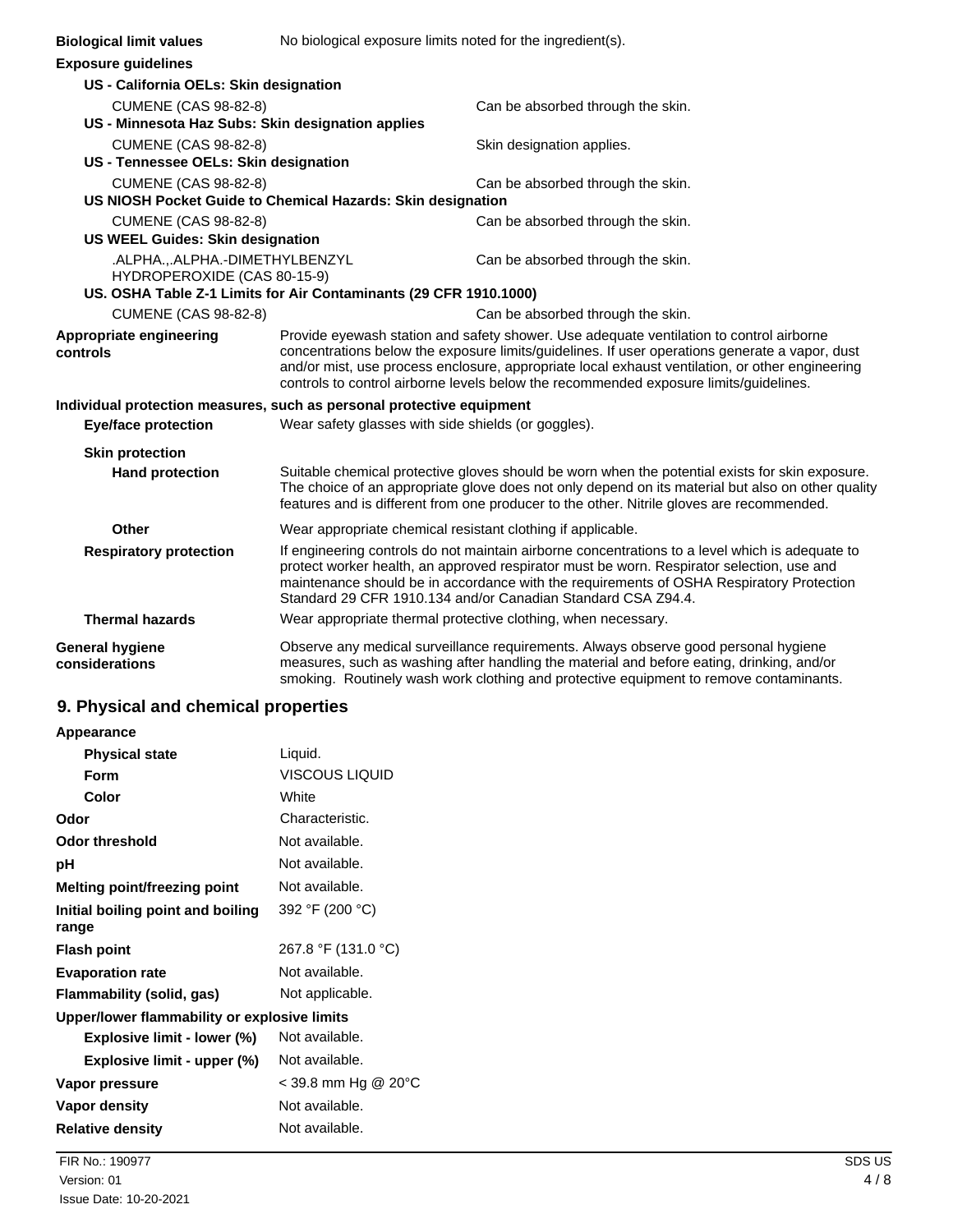| Solubility(ies)                                   |                |
|---------------------------------------------------|----------------|
| Solubility (water)                                | Insoluble      |
| <b>Partition coefficient</b><br>(n-octanol/water) | Not available. |
| <b>Auto-ignition temperature</b>                  | Not available. |
| <b>Decomposition temperature</b>                  | Not available. |
| <b>Viscosity</b>                                  | Not available. |
| Other information                                 |                |
|                                                   | $0.75 \%$      |

# **10. Stability and reactivity**

| <b>Reactivity</b>                            | The product is stable and non-reactive under normal conditions of use, storage and transport.                       |
|----------------------------------------------|---------------------------------------------------------------------------------------------------------------------|
| <b>Chemical stability</b>                    | Material is stable under normal conditions.                                                                         |
| <b>Possibility of hazardous</b><br>reactions | No dangerous reaction known under conditions of normal use.                                                         |
| <b>Conditions to avoid</b>                   | Contact with incompatible materials.                                                                                |
| Incompatible materials                       | Strong oxidizing agents.                                                                                            |
| <b>Hazardous decomposition</b><br>products   | Upon decomposition, this product emits carbon monoxide, carbon dioxide and/or low molecular<br>weight hydrocarbons. |

# **11. Toxicological information**

## **Information on likely routes of exposure**

| Inhalation                                                                         | Based on available data, the classification criteria are not met. May cause irritation to the<br>respiratory system. May cause allergy or asthma symptoms or breathing difficulties if inhaled.<br>Prolonged inhalation may be harmful. |
|------------------------------------------------------------------------------------|-----------------------------------------------------------------------------------------------------------------------------------------------------------------------------------------------------------------------------------------|
| <b>Skin contact</b>                                                                | Causes skin irritation.                                                                                                                                                                                                                 |
| Eye contact                                                                        | Causes serious eye irritation.                                                                                                                                                                                                          |
| Ingestion                                                                          | Based on available data, the classification criteria are not met. May be harmful if swallowed.                                                                                                                                          |
| Symptoms related to the<br>physical, chemical and<br>toxicological characteristics | Severe eye irritation. Symptoms may include stinging, tearing, redness, swelling, and blurred<br>vision. Skin irritation. May cause redness and pain.                                                                                   |

## **Information on toxicological effects**

# **Acute toxicity**

| <b>Components</b>           | <b>Species</b>                                             | <b>Calculated/Test Results</b> |
|-----------------------------|------------------------------------------------------------|--------------------------------|
|                             | .ALPHA.,.ALPHA.-DIMETHYLBENZYL HYDROPEROXIDE (CAS 80-15-9) |                                |
| <b>Acute</b>                |                                                            |                                |
| <b>Dermal</b>               |                                                            |                                |
| LD50                        | Rat                                                        | 1.13 ml/kg                     |
|                             |                                                            | $0.5$ ml/kg                    |
| <b>Inhalation</b>           |                                                            |                                |
| <b>LC50</b>                 | Mouse                                                      | 200 mg/l, 4 Hours              |
| Other                       |                                                            |                                |
| LD50                        | Mouse                                                      | 400 mg/kg                      |
| <b>CUMENE (CAS 98-82-8)</b> |                                                            |                                |
| <b>Acute</b>                |                                                            |                                |
| Inhalation                  |                                                            |                                |
| <b>LC50</b>                 | Mouse                                                      | 2000 ppm, 7 Hours              |
|                             |                                                            | 24.7 mg/l, 2 Hours             |
|                             | Rat                                                        | 8000 ppm, 4 Hours              |
| Oral                        |                                                            |                                |
| LD50                        | Rat                                                        | 1400 mg/kg                     |
|                             |                                                            | 2.91 g/kg                      |
|                             |                                                            |                                |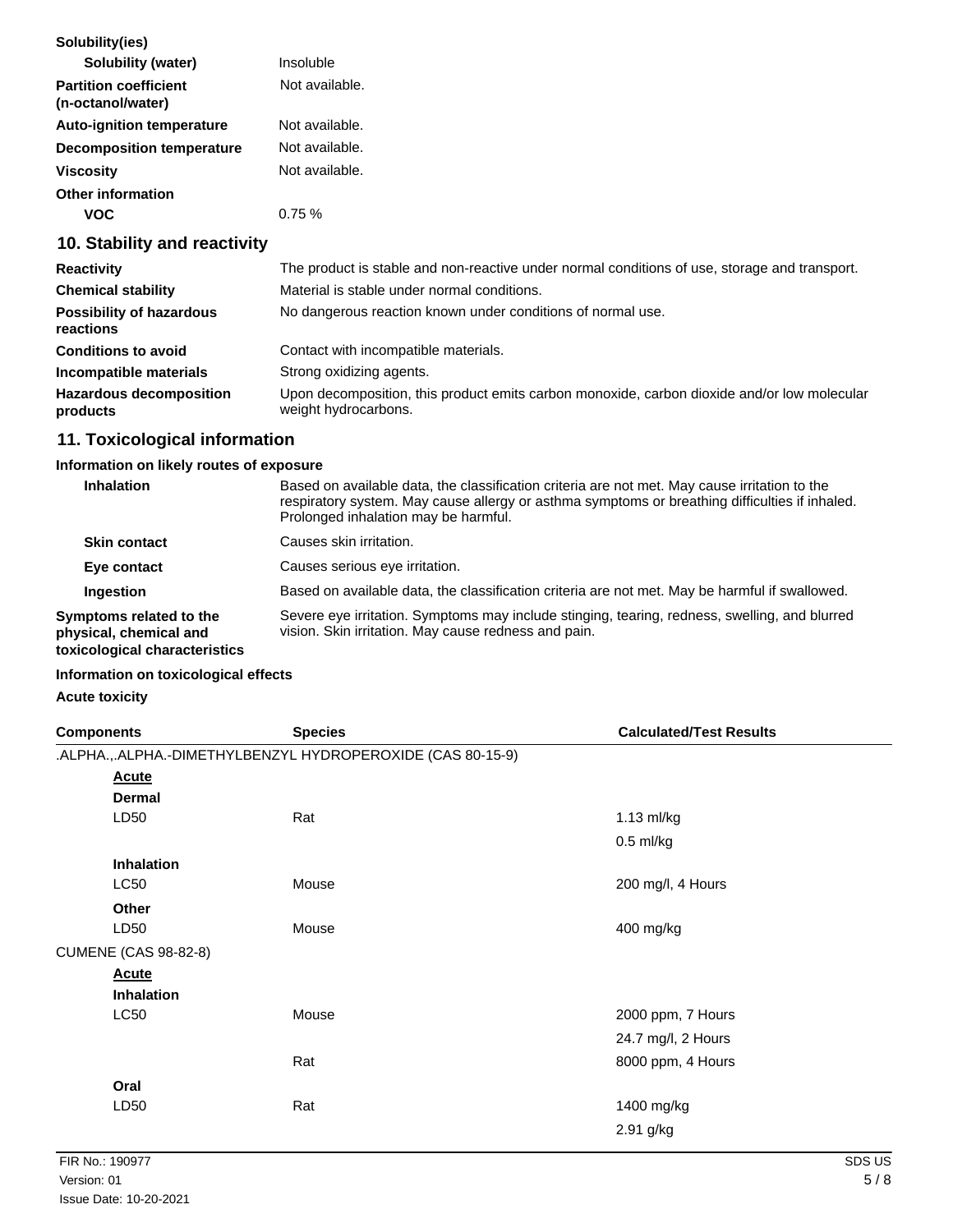| <b>Skin corrosion/irritation</b>                                                                                                                  | Causes skin irritation.                                                                                                                                  |                                                         |                                                                              |                                                  |
|---------------------------------------------------------------------------------------------------------------------------------------------------|----------------------------------------------------------------------------------------------------------------------------------------------------------|---------------------------------------------------------|------------------------------------------------------------------------------|--------------------------------------------------|
| Serious eye damage/eye<br>irritation                                                                                                              | Causes serious eye irritation.                                                                                                                           |                                                         |                                                                              |                                                  |
| Respiratory or skin sensitization                                                                                                                 |                                                                                                                                                          |                                                         |                                                                              |                                                  |
| <b>Respiratory sensitization</b>                                                                                                                  | Not a respiratory sensitizer.                                                                                                                            |                                                         |                                                                              |                                                  |
| <b>Skin sensitization</b>                                                                                                                         |                                                                                                                                                          |                                                         | This product is not expected to cause skin sensitization.                    |                                                  |
| <b>Germ cell mutagenicity</b>                                                                                                                     | No data available to indicate product or any components present at greater than 0.1% are<br>mutagenic or genotoxic.                                      |                                                         |                                                                              |                                                  |
| Carcinogenicity                                                                                                                                   | Suspected of causing cancer.                                                                                                                             |                                                         |                                                                              |                                                  |
| IARC Monographs. Overall Evaluation of Carcinogenicity                                                                                            |                                                                                                                                                          |                                                         |                                                                              |                                                  |
| <b>CUMENE (CAS 98-82-8)</b><br>TITANIUM DIOXIDE (CAS 13463-67-7)<br>OSHA Specifically Regulated Substances (29 CFR 1910.1001-1053)<br>Not listed. |                                                                                                                                                          |                                                         | 2B Possibly carcinogenic to humans.<br>2B Possibly carcinogenic to humans.   |                                                  |
| US. National Toxicology Program (NTP) Report on Carcinogens                                                                                       |                                                                                                                                                          |                                                         |                                                                              |                                                  |
| <b>CUMENE (CAS 98-82-8)</b>                                                                                                                       |                                                                                                                                                          |                                                         |                                                                              | Reasonably Anticipated to be a Human Carcinogen. |
| <b>Reproductive toxicity</b>                                                                                                                      |                                                                                                                                                          |                                                         | This product is not expected to cause reproductive or developmental effects. |                                                  |
| Specific target organ toxicity -<br>single exposure                                                                                               | Not classified.                                                                                                                                          |                                                         |                                                                              |                                                  |
| Specific target organ toxicity -<br>repeated exposure                                                                                             | May cause damage to organs through prolonged or repeated exposure. Skin. Eyes. Respiratory<br>tract.                                                     |                                                         |                                                                              |                                                  |
| <b>Aspiration hazard</b>                                                                                                                          | Not an aspiration hazard.                                                                                                                                |                                                         |                                                                              |                                                  |
| <b>Chronic effects</b>                                                                                                                            | Prolonged inhalation may be harmful. May cause damage to organs through prolonged or<br>repeated exposure. Prolonged exposure may cause chronic effects. |                                                         |                                                                              |                                                  |
| 12. Ecological information                                                                                                                        |                                                                                                                                                          |                                                         |                                                                              |                                                  |
| <b>Ecotoxicity</b>                                                                                                                                |                                                                                                                                                          | Harmful to aquatic life with long lasting effects.      |                                                                              |                                                  |
| <b>Ecotoxicity</b>                                                                                                                                |                                                                                                                                                          |                                                         |                                                                              |                                                  |
| <b>Components</b>                                                                                                                                 |                                                                                                                                                          | <b>Species</b>                                          |                                                                              | <b>Calculated/Test Results</b>                   |
| <b>CUMENE (CAS 98-82-8)</b><br><b>Aquatic</b>                                                                                                     |                                                                                                                                                          |                                                         |                                                                              |                                                  |
| Crustacea                                                                                                                                         | <b>EC50</b>                                                                                                                                              | Brine shrimp (Artemia sp.)                              |                                                                              | 3.55 - 11.29 mg/l, 48 hours                      |
| Fish                                                                                                                                              | LC50                                                                                                                                                     | Rainbow trout, donaldson trout<br>(Oncorhynchus mykiss) |                                                                              | 2.7 mg/l, 96 hours                               |
| TITANIUM DIOXIDE (CAS 13463-67-7)<br><b>Aquatic</b>                                                                                               |                                                                                                                                                          |                                                         |                                                                              |                                                  |
| Crustacea                                                                                                                                         | EC50                                                                                                                                                     | Water flea (Daphnia magna)                              |                                                                              | > 1000 mg/l, 48 hours                            |
| Fish                                                                                                                                              | <b>LC50</b>                                                                                                                                              |                                                         | Mummichog (Fundulus heteroclitus)                                            | > 1000 mg/l, 96 hours                            |
| <b>Persistence and degradability</b>                                                                                                              |                                                                                                                                                          |                                                         | No data is available on the degradability of any ingredients in the mixture. |                                                  |
| <b>Bioaccumulative potential</b>                                                                                                                  |                                                                                                                                                          |                                                         |                                                                              |                                                  |
| Partition coefficient n-octanol / water (log Kow)<br><b>CUMENE</b>                                                                                |                                                                                                                                                          |                                                         | 3.66                                                                         |                                                  |
| <b>Mobility in soil</b>                                                                                                                           | No data available.                                                                                                                                       |                                                         |                                                                              |                                                  |
| Other adverse effects                                                                                                                             | No other adverse environmental effects (e.g. ozone depletion, photochemical ozone creation                                                               |                                                         |                                                                              |                                                  |

**13. Disposal considerations**

| <b>Disposal instructions</b> | Collect and reclaim or dispose in sealed containers at licensed waste disposal site. Do not allow<br>this material to drain into sewers/water supplies. Do not contaminate ponds, waterways or ditches<br>with chemical or used container. Dispose of contents/container in accordance with<br>local/regional/national/international regulations. |
|------------------------------|---------------------------------------------------------------------------------------------------------------------------------------------------------------------------------------------------------------------------------------------------------------------------------------------------------------------------------------------------|
| Local disposal regulations   | Dispose in accordance with all applicable regulations.                                                                                                                                                                                                                                                                                            |
| Hazardous waste code         | The waste code should be assigned in discussion between the user, the producer and the waste<br>disposal company.                                                                                                                                                                                                                                 |
| FIR No.: 190977              | SDS US                                                                                                                                                                                                                                                                                                                                            |

potential, endocrine disruption, global warming potential) are expected from this component.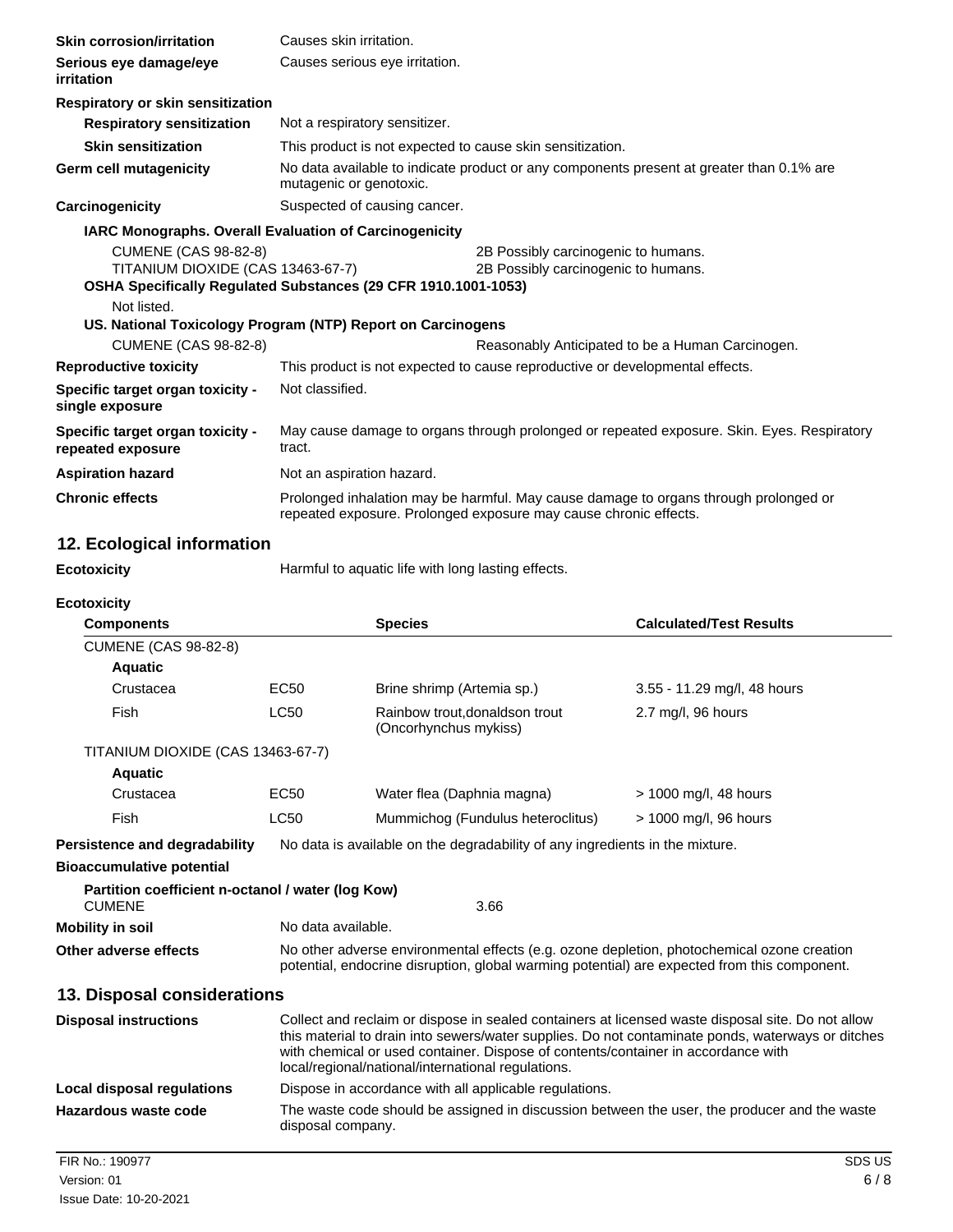Dispose of in accordance with local regulations. Empty containers or liners may retain some product residues. This material and its container must be disposed of in a safe manner (see: Disposal instructions). **Waste from residues / unused products** Since emptied containers may retain product residue, follow label warnings even after container is emptied. Empty containers should be taken to an approved waste handling site for recycling or disposal. **Contaminated packaging**

# **14. Transport information**

#### **DOT**

Not regulated as dangerous goods.

#### **IATA**

Not regulated as dangerous goods.

#### **IMDG**

Not regulated as dangerous goods.

# **Transport in bulk according to** Not established.

**Annex II of MARPOL 73/78 and**

**the IBC Code**

# **15. Regulatory information**

**US federal regulations**

This product is a "Hazardous Chemical" as defined by the OSHA Hazard Communication Standard, 29 CFR 1910.1200.

## **Toxic Substances Control Act (TSCA)**

# **TSCA Section 12(b) Export Notification (40 CFR 707, Subpt. D)**

Not regulated.

## **CERCLA Hazardous Substance List (40 CFR 302.4)**

.ALPHA.,.ALPHA.-DIMETHYLBENZYL HYDROPEROXIDE (CAS 80-15-9) Listed. 1,2-Benzenedicarboxylic acid, benzyl C7-9-branched and Listed. linear alkyl esters (CAS 68515-40-2)

#### **SARA 304 Emergency release notification**

Not regulated.

#### **OSHA Specifically Regulated Substances (29 CFR 1910.1001-1053)** Not listed.

# **Superfund Amendments and Reauthorization Act of 1986 (SARA)**

#### **SARA 302 Extremely hazardous substance**

Not listed.

| SARA 311/312 Hazardous | Yes |
|------------------------|-----|
|------------------------|-----|

# **chemical**

| <b>Classified hazard</b>                                              | Skin corrosion or irritation                                 |
|-----------------------------------------------------------------------|--------------------------------------------------------------|
| Serious eye damage or eye irritation<br>categories<br>Carcinogenicity |                                                              |
|                                                                       | Specific target organ toxicity (single or repeated exposure) |

#### **SARA 313 (TRI reporting)**

| <b>Chemical name</b>                                | <b>CAS number</b> | % by wt.     |  |
|-----------------------------------------------------|-------------------|--------------|--|
| .ALPHAALPHA.-DIMETHYLBENZYL<br><b>HYDROPEROXIDE</b> | $80-15-9$         | 1 - $\Delta$ |  |
| CUMENE                                              | $98-82-8$         | 0.21         |  |

#### **Other federal regulations**

#### **Clean Air Act (CAA) Section 112 Hazardous Air Pollutants (HAPs) List**

CUMENE (CAS 98-82-8)

# **Clean Air Act (CAA) Section 112(r) Accidental Release Prevention (40 CFR 68.130)**

Not regulated.

**Safe Drinking Water Act** Contains component(s) regulated under the Safe Drinking Water Act. **(SDWA)**